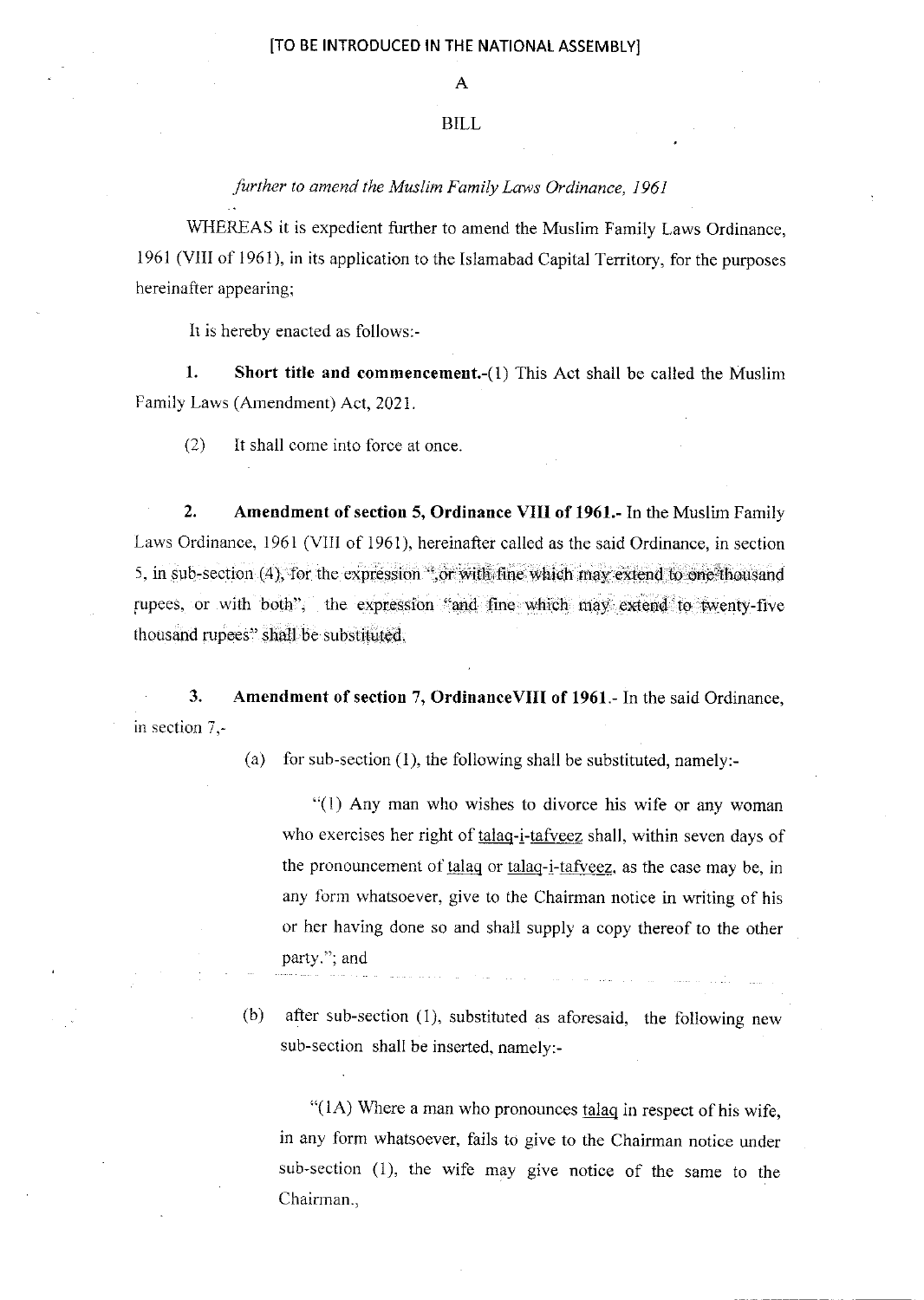( $1B$ ) Where a woman who pronounces  $talaq-i-tafveez$  in respect</u> of her husband, in any form whatsoever, fails to give to the Chairman notice under sub-section (1), the husband may give notice: of the same to the Chairman."

4. Amendment of section 9, Ordinance VIII of 1961.- In the said Ordinance, in section  $9,$ -

- (a) in sub-section (1), after the words "his wife", the expression ",minor children, children with disability and unmarried daughters" shall be inserted; and
- (b) after sub-section (1), amended as aforesaid, the following new subsection shall be inserted, namely :-

"(1A) On divorce the wife having a suckling baby shall be entitled to the adequate cost of living for the period she suckles the baby or till a period not exceeding two years, whichever is earlier."

## STATEMENT OF OBJECTS AND REASONS

 $\label{eq:2} \frac{1}{2\pi\sqrt{-2\pi}}\left(\frac{1}{2\pi}\right)^{2\pi}\left(\frac{1}{2\pi}\right)^{2\pi}\left(\frac{1}{2\pi}\right)^{2\pi}\left(\frac{1}{2\pi}\right)^{2\pi}\left(\frac{1}{2\pi}\right)^{2\pi}\left(\frac{1}{2\pi}\right)^{2\pi}\left(\frac{1}{2\pi}\right)^{2\pi}\left(\frac{1}{2\pi}\right)^{2\pi}\left(\frac{1}{2\pi}\right)^{2\pi}\left(\frac{1}{2\pi}\right)^{2\pi}\left(\frac{1}{2\pi}\right)^{2\pi}\left(\frac{1}{2\pi}\$ 

Various forums have raised reservations regarding the Muslim Family Laws Ordinance1961 and have suggested improvements in the law. The Law and Justice: Commission of Pakistan has reviewed the said Law from time to time and has proposed amendments in various sections especially in section 5,7 and 9 of Ordinance. The Ministry of Religious Affairs examined the proposals of the Commission after which the proposals found valid have been drafted in form of a Bill.

2. The Bill aims to include important provisions in the Ordinance related to registration of talaq, maintenance of minor children, children with disability and unmarried daughters which are not mentioned in the present Law.

3. The Bill seeks to achieve the aforesaid objectives.

## **MINISTER-IN-CHARGE**

فترتم والمراد وللتراث والمرادي والمتحدث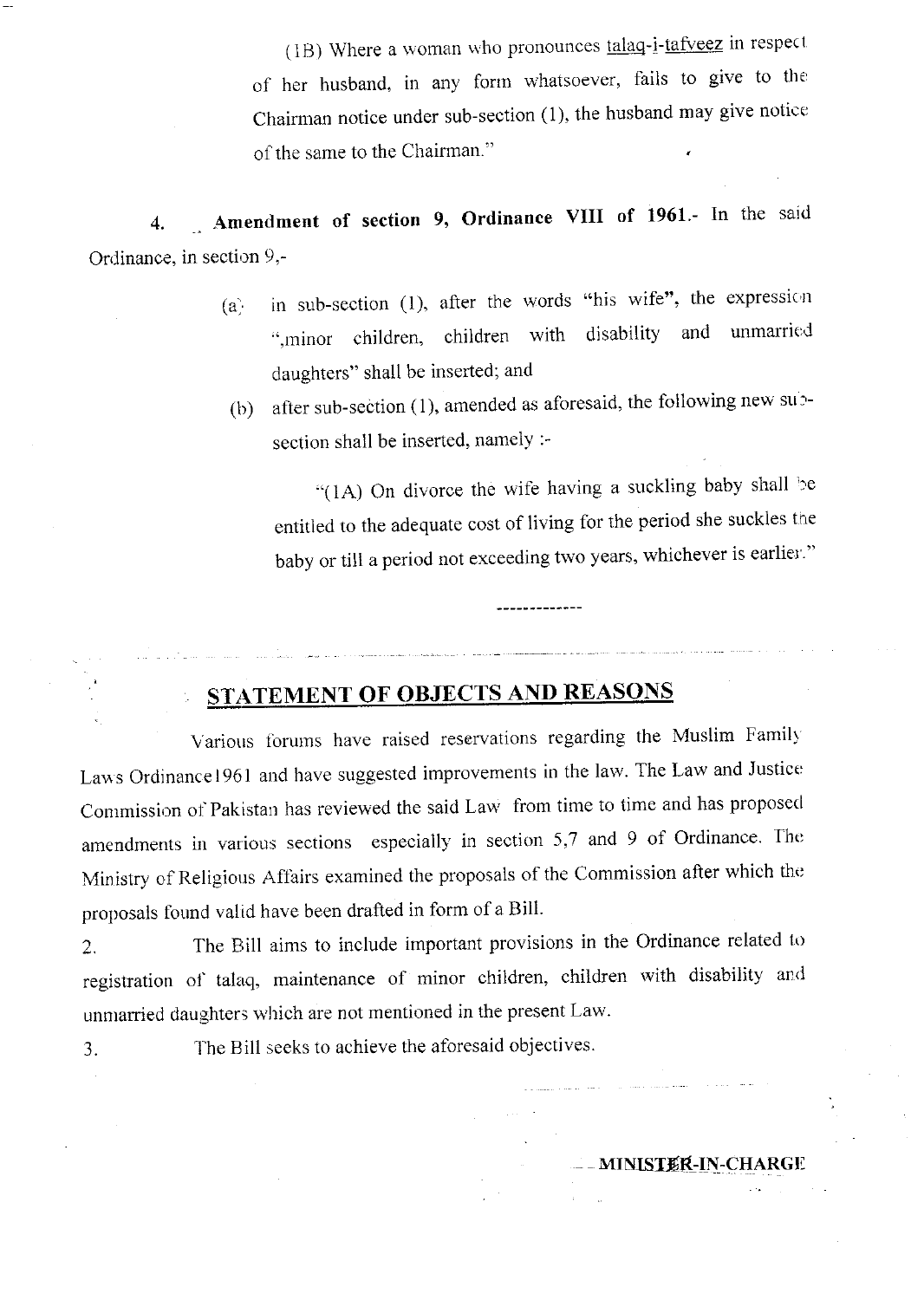[ قوی اسمبلی میں پیش کرنے کے لئے ]

مسلم عائلىقوا نين آردىننس،١٩٢١ء ميں مزيد ترميم كرنے كابل

ہرگاہ کہ بیقرین مصلحت ہے کہ مسلم عائلی قوانین آرڈیننس،۱۹۶۱ء(۸مجر بیہ۱۹۶۱ء)،کاوفاتی دارلحکومت اسلام آباد کی علاقائی حدود میں اس کے اطلاق پر ، بعدازیں رونما ہونے والی اغراض کے لئے مزید ترمیم کی جائے۔ ىذرىعە مذاحسب ذيل قانون دىنى<u>ح كيا</u>جا تايج. <u>ب</u>ە

**ا۔ مختصر عنوان اورآغازنغاذ:۔ (۱)** یہ ایکٹ سلم عائلی قوانین (ترمیمی) ایکٹ، ۲۰۲۱ء کے نام سے موسوم ہوگا۔

(۲) به پی الفورنافذ ا<sup>لعمل</sup> ہوگا۔

۲۔ **آرڈیننس نمبر Aمجر پیاا ۱۹۶اء کی،دفعہ ۵ کی ترمیم:۔** مسلم عائل قوانین آرڈینن،۱۹۶۱ء (۸مجر په۱۹۶۱ء)، بعدازیں جس کا حوالہ مذکورہ آرڈیننس کےطور پر دیا گیا ہے، کی دفعہ۵، کی ذیلی دفعہ (۴) میں ، عبارت''،پاجر مانے کےساتھ جوایک ہزارروپے تک ہوسکتا ہے،پا دونوں کےساتھ''،کوعبارت''اور جرمانہ جو پچپس ہزارروپے تک ہوسکتا ہے''سے تبدیل کردیاجائے گا۔

۳۔ آرڈینٹس نمبر ۹۶؍ بیرا۱۹۶۱ء کی،دفعہ بے کی ترمیم :۔ مذکورہآ رڈیننس کی،دفعہ پرمیں،۔ **(الف)** ذیلی دفعہ(۱) کو،حسب ذیل سے تبدیل کر دیا جائے گا،یعنی:۔ تفويض كانپاحق استعال كرنا جاہتى ہو، طلاق بإطلاق تفويض ،جيسى بھى صورت ہو، کے اعلان کے سات ایام کے اندر ،کسی بھی صورت میں جو بھی ہو ، چیئر مین کو اپنے اس طرح کرنے کاتحریری نوٹس دے گا پاگی اور دوسرے فریق کواس کی ایک نقل فراہم کرے گا۔''اور ۔ (پ) دېلې دفعه(۱) کے بعد،جېيها که متذکره بالاتېدېلي کې گڼې،درج ذېل نئې ذېلې دفعه کوشامل کرد يا